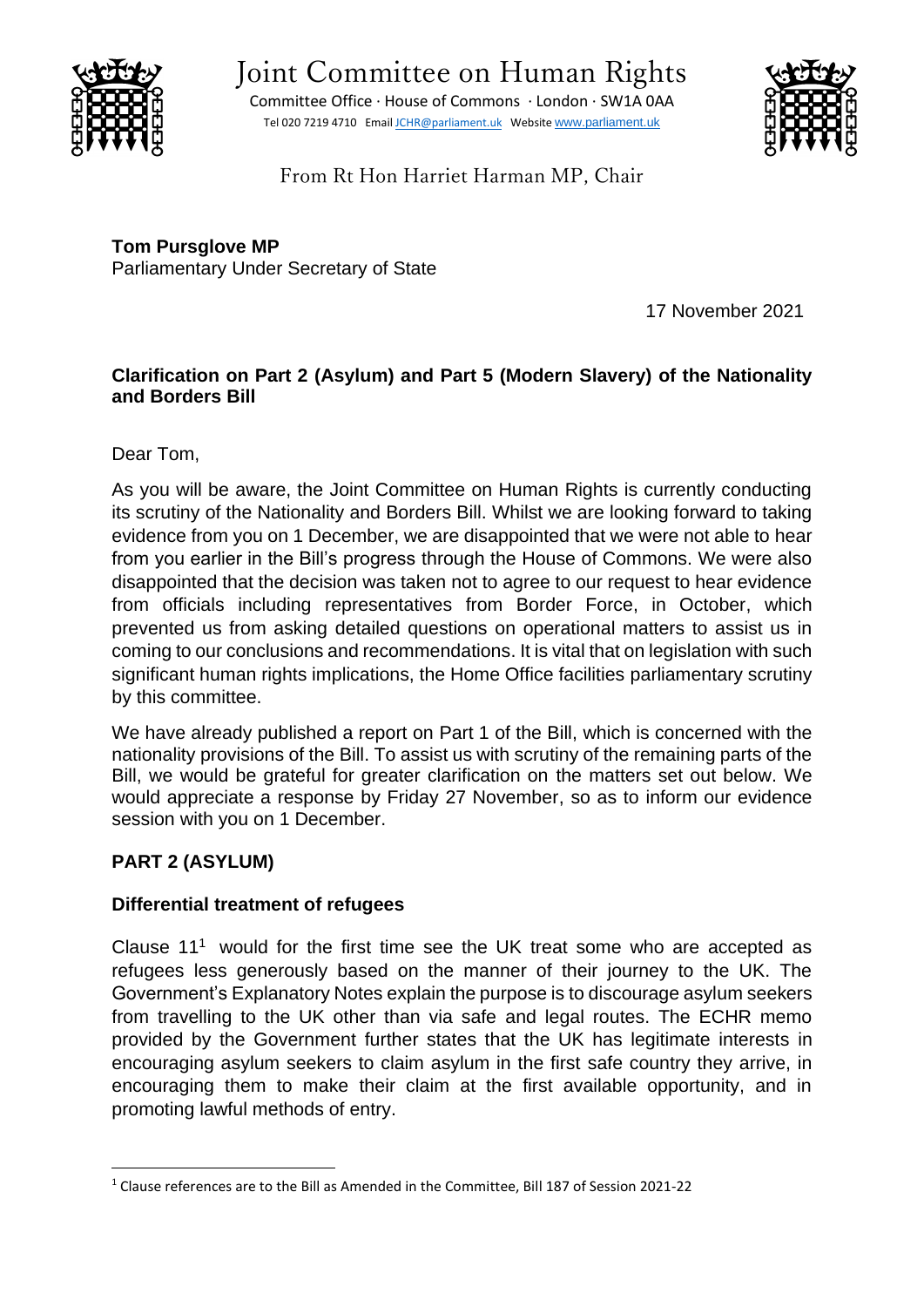

Committee Office ∙ House of Commons ∙ London ∙ SW1A 0AA Tel 020 7219 4710 Emai[l JCHR@parliament.uk](mailto:JCHR@parliament.uk) Website [www.parliament.uk](http://www.parliament.uk/)



From Rt Hon Harriet Harman MP, Chair

The UK's courts have confirmed that asylum seekers are not always required to claim asylum in the first safe country they reach, including in *(Adimi and others) v CPS and Secretary of State for the Home Department*. <sup>2</sup> Furthermore, the UK Representative at UNHCR, Rossella Pagliuchi-Lor, told us in oral evidence that:

*"Such a principle [that asylum seekers should make their claim in the first safe country they reach] does not exist in international law and, indeed, it could not exist in international law because it would undermine the very principle of cooperation on which the system is premised."* 

Clause 36 of the Bill sets out a new binding statutory interpretation of Article 31 of the United Nations Refugee Convention, which prohibits the penalisation of refugees that have come directly from a country where their life or freedom was threatened. It states that a refugee cannot be taken to have come to the UK directly if they stopped in another country "unless they can show that they could not reasonably be expected to have sought protection under the Refugee Convention in that country".

> 1. Is it the Government's intention in clause 36 of the Bill to narrow the established legal interpretation of "coming directly" under Article 31 of the Refugee Convention with respect to where refugees are required to claim asylum to avoid penalty?

## **Asylum claims by persons with connection to a safe third State**

Clause 15 would allow an asylum claim to be declared inadmissible if it is made by someone with a "connection" to a "safe third State". Although inadmissibility and transfer procedures can lawfully be made between countries, certain standards must be met. There must be assurances that asylum claims are not declared inadmissible when they should be dealt with in the UK and that asylum seekers would be safe from removal to a State where they could not access an effective asylum system or where their human rights might be at risk, particularly in connection with the right to life (Article 2 ECHR), freedom from torture and inhuman or degrading treatment (Article 3 ECHR), and freedom from slavery and forced labour (Article 4 ECHR). It is obviously also important that return agreements with other States are in place to ensure that inadmissibility decisions do not leave asylum seekers in limbo.

> 2. What safeguards will the Government put in place to ensure that claims that should be dealt with by the UK are not declared inadmissible, and that asylum seekers are not sent to locations that are unsafe or cannot offer an effective asylum system?

<sup>2</sup> See [1999] EWHC (Admin) 765, [2001] QB 667; and [2008] UKHL 31.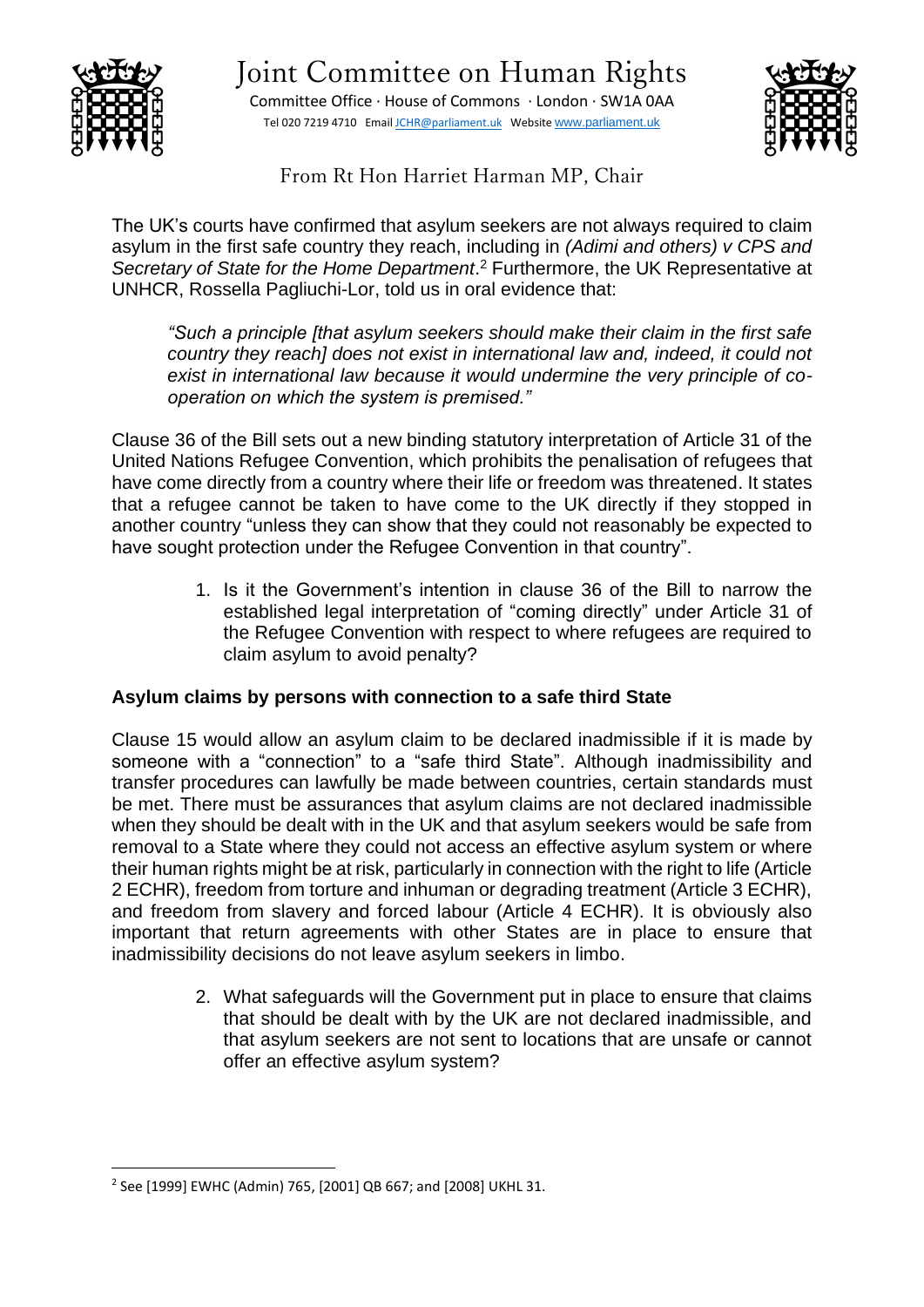

Committee Office ∙ House of Commons ∙ London ∙ SW1A 0AA Tel 020 7219 4710 Emai[l JCHR@parliament.uk](mailto:JCHR@parliament.uk) Website [www.parliament.uk](http://www.parliament.uk/)



From Rt Hon Harriet Harman MP, Chair

- a. What steps will be taken to ensure that asylum claims are not declared inadmissible when there is no practical possibility of another State taking responsibility for them?
- b. What is the timeframe expected for identifying safe third countries and ensuring return agreements are in place?

## **Changes to speed up asylum claims and appeals process**

Clauses 17 and 19 aim to ensure that all claims for asylum and humanitarian protection are made promptly, in a manner that does not frustrate "an efficient processing and removal of the individual concerned". However, the system must ensure fairness for asylum applicants, particularly considering that failures in the asylum system may result in removals in breach of applicants' human rights.

Clause 18 may require a decision-maker to take into account late evidence as damaging to credibility and clause 25 creates an obligation "to have regard to the principle" that evidence raised late should be given minimal weight. It seems possible that procedural errors made by applicants could be converted into damage to the substantive claim, given that failure to meet deadlines for evidence or priority removal notices might impact on credibility and on the weight given to evidence.

Clause 26 introduces an accelerated appeals process for asylum applicants. Whilst we welcome reforms that would eliminate unnecessary delays in the asylum decisions and appeals processes, asylum seekers must be able to present their claims effectively, in accordance with the common law right to access justice and the right to an effective remedy under Article 13 EHCR. Moreover, the new process holds similarities with the Detained Fast Track (DFT) process, introduced in 2003, and suspended in 2015 after legal action determined that the tight timeframes of the process and the lack of safeguards to protect against unfairness rendered it unlawful.<sup>3</sup> It is important that past mistakes are not repeated.

- 3. What safeguards will the Government put in place to ensure that the imposition of new deadlines for those that claim asylum will not result in unfairness in individual cases, and will allow asylum seekers to effectively present their claims and appeals? Will this involve guidance to decision makers on how to ensure fairness when taking procedural matters into account in the assessment of credibility and evidential weight?
- 4. How does the Government intend to ensure that the new accelerated appeals process does not create the same unfairness that led to the suspension of the DFT?

<sup>3</sup> *R (Detention Action) v First Tier Tribunal* [2015] EWCA Civ 840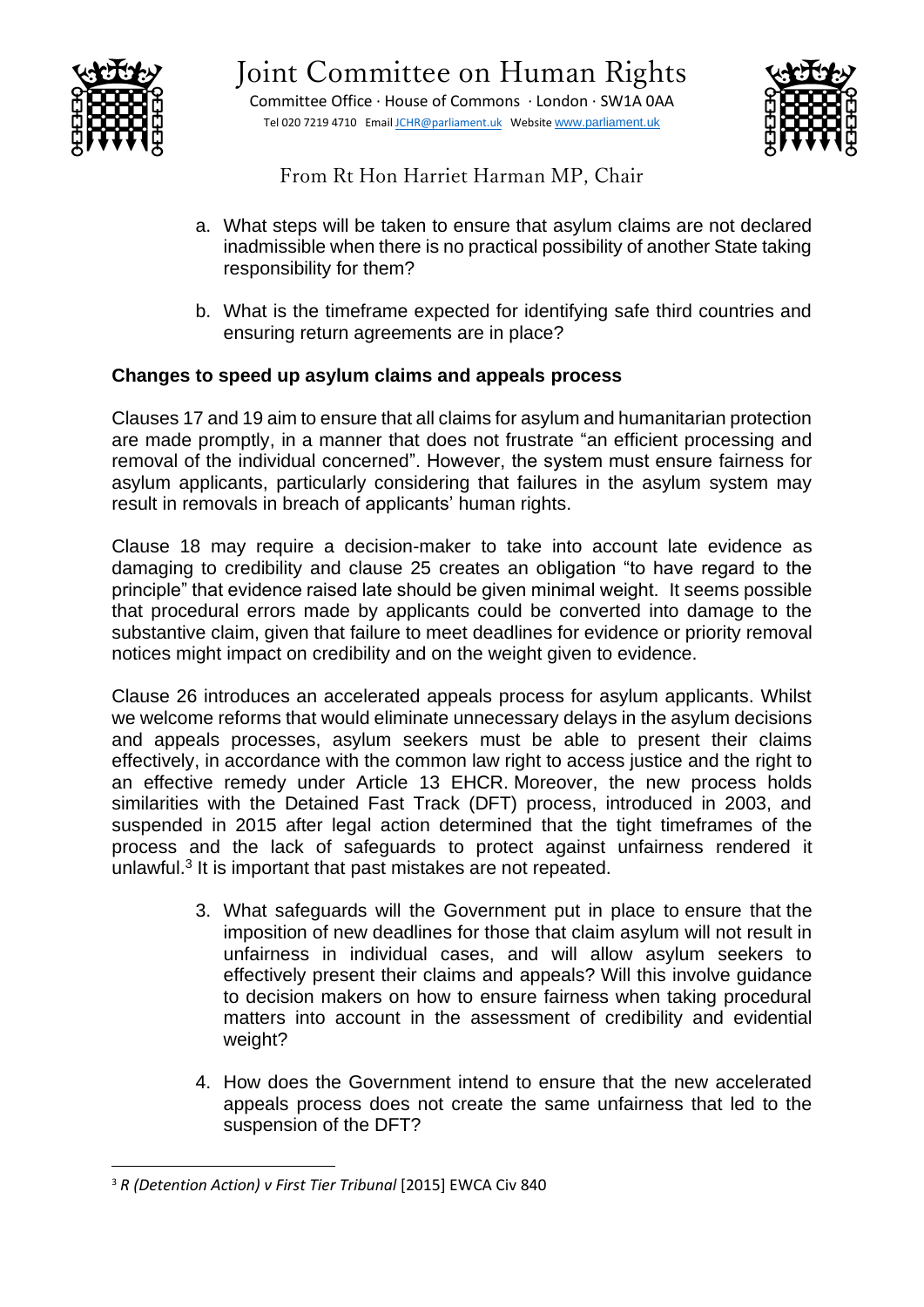

Committee Office ∙ House of Commons ∙ London ∙ SW1A 0AA Tel 020 7219 4710 Emai[l JCHR@parliament.uk](mailto:JCHR@parliament.uk) Website [www.parliament.uk](http://www.parliament.uk/)



From Rt Hon Harriet Harman MP, Chair

## **Offshore processing of asylum seekers**

Under clause 28 and Schedule 3, an asylum seeker could face removal to other safe countries before their asylum application has been processed. The Explanatory Notes to the Bill clarify that this provision supports the "future object of enabling asylum claims to be processed outside the UK and in another country". There are many risks involved in relying on other nations to carry out asylum processing on the UK's behalf, in particular concerning the quality of accommodation and the treatment of asylum seekers. The UNHCR has noted how:

"*offshoring of asylum processing often results in the forced transfer of refugees to other countries with inadequate State asylum systems, treatment standards and resources. It can lead to indefinite 'ware-housing' of asylum-seekers in isolated places where they are 'out of sight and out of mind', exposing them to serious harm. It may also de-humanise asylum-seekers."<sup>4</sup>*

5. How does the Government intend to mitigate the risks involved in offshore asylum processing, and ensure compliance with human rights obligations, particularly with respect to the right to life (Article 2 ECHR), freedom from torture and inhuman or degrading treatment (Article 3 ECHR), and the right not to be arbitrarily detained (Article 5 ECHR)?

## *Refoulement*

Article 33(2) of the Refugee Convention sets out that the principle of "*nonrefoulement*" does not apply to refugees where there are reasonable grounds for considering them a risk to the security of the country, or where, as a result of them committing a particularly serious crime, they constitute a danger to the community. Clause 37 of the Bill would now define "particularly serious crime" as a crime which leads to a sentence of 12 months or more.

The courts have been clear that the term "particularly serious crime" restricts drastically the offences to which Article 33(2) applies.<sup>5</sup> They have previously found that, to comply with the Refugee Convention, even a sentence meeting the current threshold of 2 years creates only a rebuttable presumption that a "particularly serious crime" has been committed.<sup>6</sup> The JCHR has also previously considered the scope of Article 33(2), noting that this provision should be interpreted restrictively:

<sup>&</sup>lt;sup>4</sup> UNHCR Observations on the New Plan for Immigration policy statement of the Government of the United [Kingdom,](https://www.unhcr.org/uk/publications/legal/60950ed64/unhcr-observations-on-the-new-plan-for-immigration-uk.html) May 2021

<sup>5</sup> See EN (Serbia) v SSHD [2009] EWCA Civ 630.

<sup>6</sup> Ibid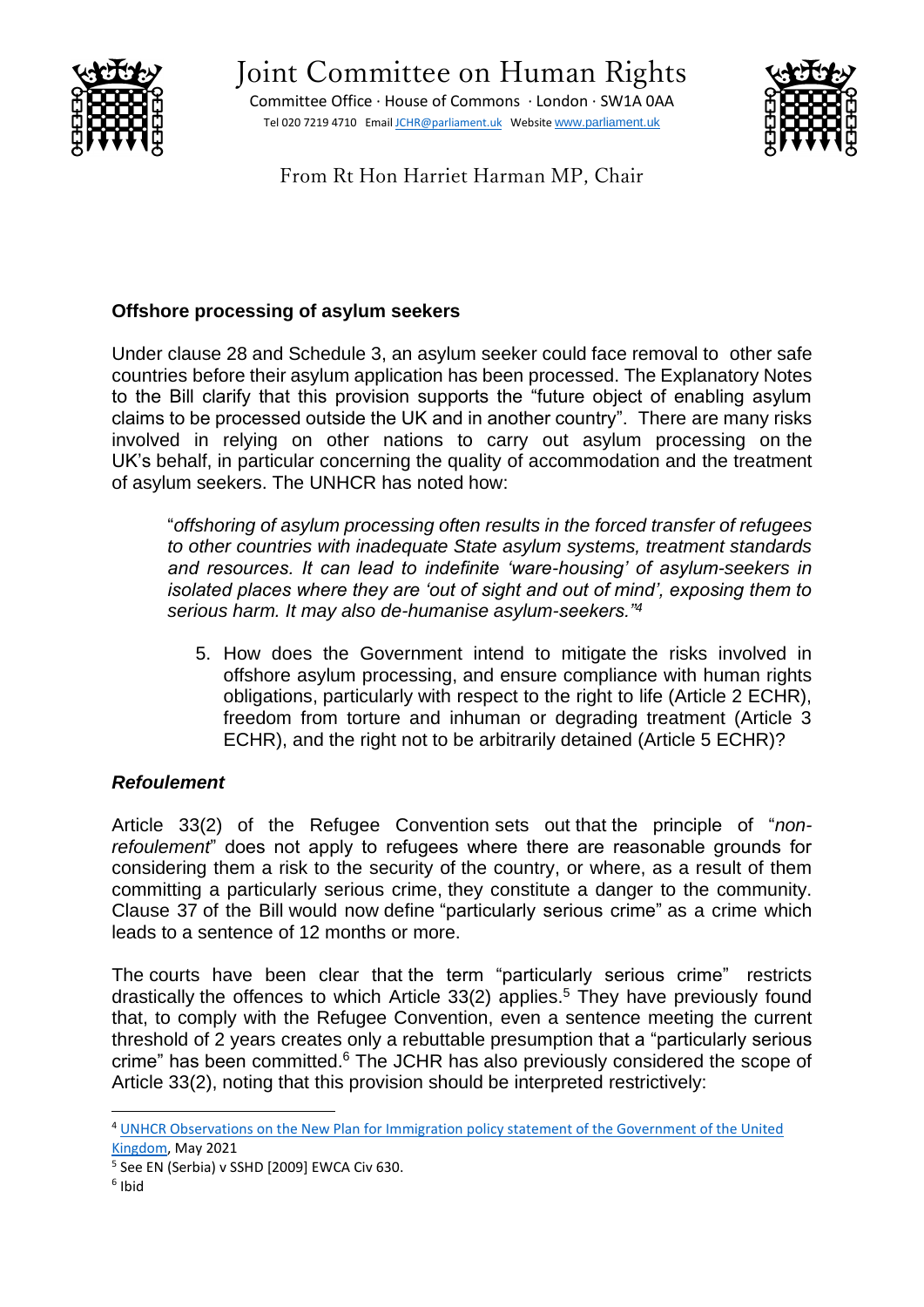





From Rt Hon Harriet Harman MP, Chair

*"In view of the humanitarian purpose of that Convention, the exceptions to the principle of non-refoulement in Article 33(2) should be given a restrictive interpretation, not an interpretation which expands their scope and correspondingly weakens the principle itself". 7*

6. Is the Government satisfied that reducing the threshold for 'particularly serious crimes' is consistent with Article 33(2) of the Refugee Convention?

## **PART 5 (MODERN SLAVERY)**

## **Definition of "victim of slavery" and "victim of human trafficking"**

Clauses 59(7) and 68 introduce a new power for the Secretary of State to define the meanings of "victim of slavery" and "victim of human trafficking" through Regulations made subject to the affirmative procedure. The definitions of these terms will affect not only people being trafficked across borders for the purposes of slavery, but also people within the UK who may be victims of slavery. The definitions will need to comply with all relevant domestic and international human rights instruments, such as the Council of Europe Convention Against Trafficking in Human Beings (ECAT) and the UN Palermo Protocol. Given this, we would normally expect such important definitions to be included on the face of the Bill.

> 7. Why is the Government proposing that the definitions of the important terms "victim of slavery" and "victim of human trafficking" should be defined by the Secretary of State in Regulations rather than contained within the Bill itself?

## **Disapplication of rights and obligations under the EU Trafficking Directive**

Clause 67 provides that section 4 of the European Union (Withdrawal) Act 2018 ("EUWA") ceases to apply to rights, powers, liabilities, obligations, restrictions, remedies and procedures derived from the EU Trafficking Directive (2011/36/EU) so far as their continued existence would otherwise be incompatible with provisions made by or under the Nationality and Borders Bill. Section 4 EUWA effectively provides that EU measures (such as the EU Trafficking Directive) continue to have legal effect after exit day where the Courts (domestic courts or CJEU) have recognised, in a case decided before exit day, that a right under an EU Directive has direct effect.

It is not clear what rights under the EU Trafficking Directive have been retained as part of UK law after exit day through the operation of s. 4 EUWA. Further, it is not clear

<sup>7</sup> [Tw](https://publications.parliament.uk/pa/jt200304/jtselect/jtrights/190/19005.htm)enty-Second Report of Session 2003-04, on the human rights compatibility of the Nationality, Immigration and Asylum Act 2002 (Specification of Particularly Serious Crimes Order) 2004, at paras 26 and 28.